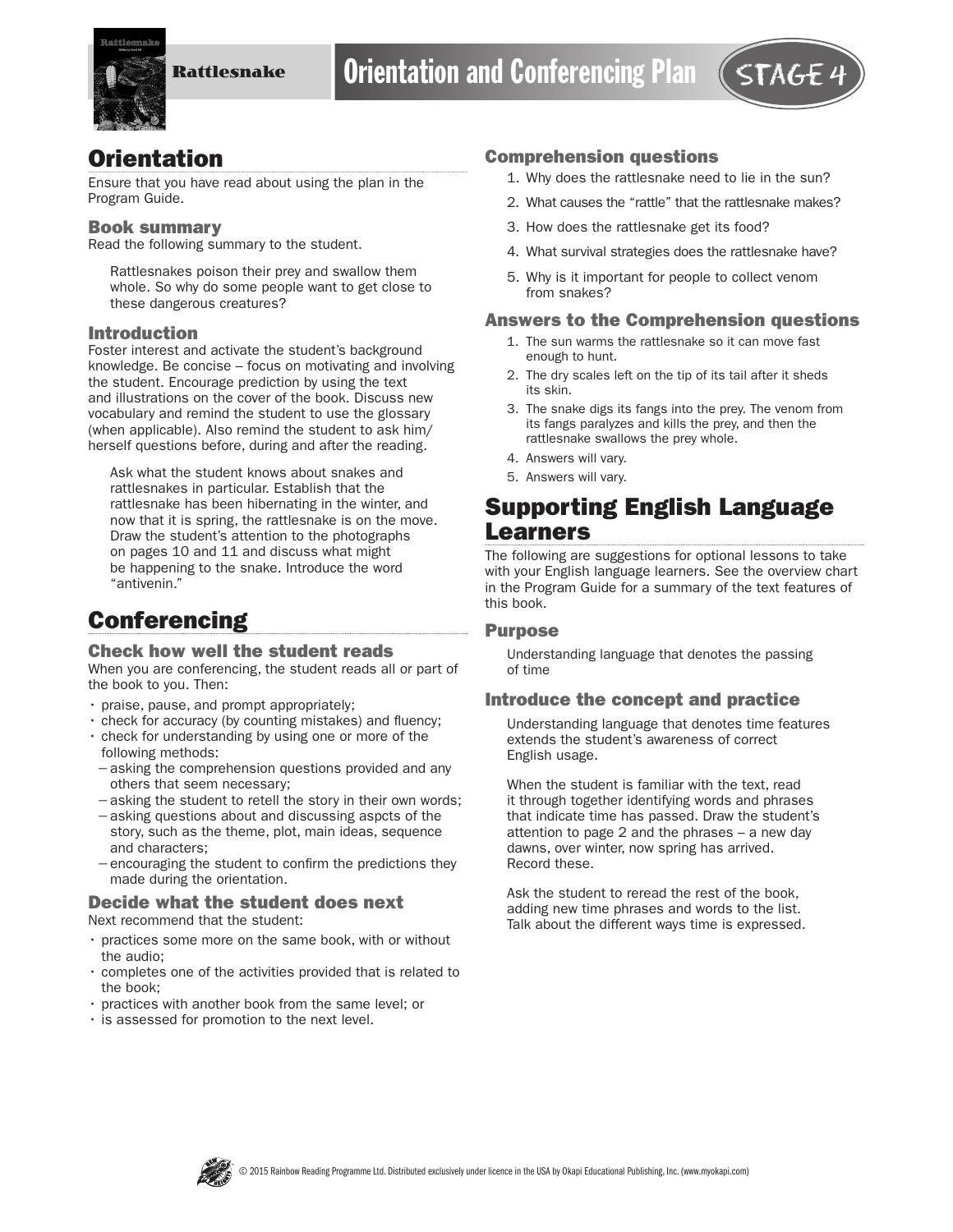

**Cloze Activity** 



Name:.............................................................................................................................. Date:..............................................

Introduction: Rattlesnakes poison their prey and swallow them whole. So why do some people want to get close to these dangerous creatures?

Errors M S



| <b>Accuracy Chart</b> (Exact word replacement only) |              |                    | <b>Errors</b>                                           |
|-----------------------------------------------------|--------------|--------------------|---------------------------------------------------------|
| <b>Words Entered</b>                                | <b>Score</b> | Level              | $M$ = Meaning (makes sense) $S$ = Syntax (sounds right) |
| More than 11 correct                                |              | Independent        | Heard $\leq$<br>Seen <<br>Unseen C                      |
| 10 or 11 correct                                    |              | Instructional      | Comments:                                               |
| Fewer than 10 correct                               |              | <b>Frustration</b> |                                                         |

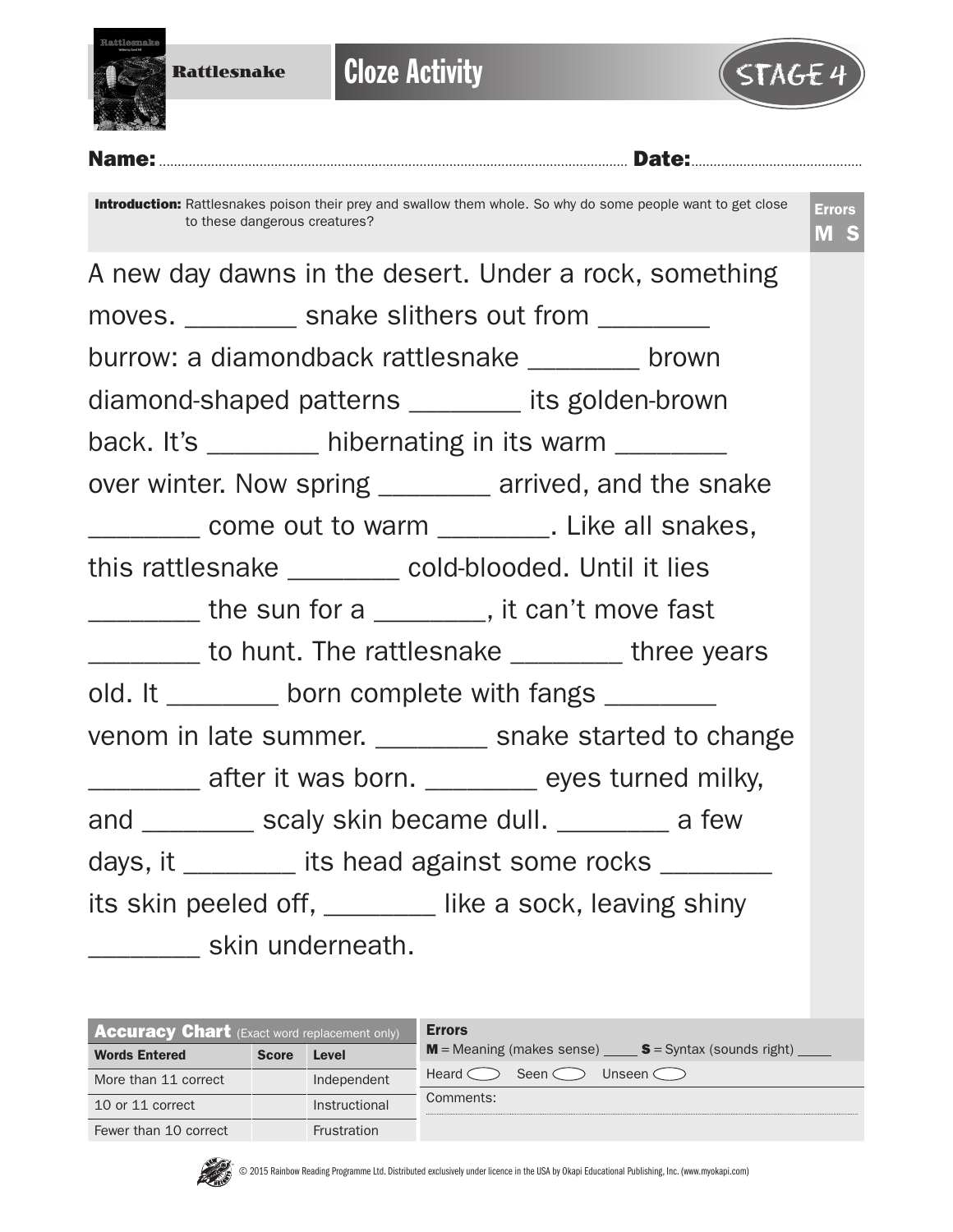



A snake slithers out from its burrow. It's been hibernating in its warm hole over winter. Now spring has arrived, and the snake has come out to warm up. Like all snakes, this rattlesnake is cold-blooded.

Until it lies in the sun for a while, it can't move fast enough to hunt. The rattlesnake is three years old. A few days after it was born, it rubbed its head against some rocks until its skin peeled off.

A rattlesnake sheds its skin at least once a year, but not all of its old skin peels off. A few dry scales remain at the tip of its tail.

When the snake shakes them, they make a rattling noise. The rattlesnake is hungry – it hasn't eaten anything since early winter. The snake usually eats smaller animals because too much food at once makes it slow and sleepy.

Once, when the snake was slow and sleepy after a large meal, some men took it to a laboratory in town. They took venom from the snake to treat snakebites. The snake was unharmed, but ever since, it has been wary of humans.

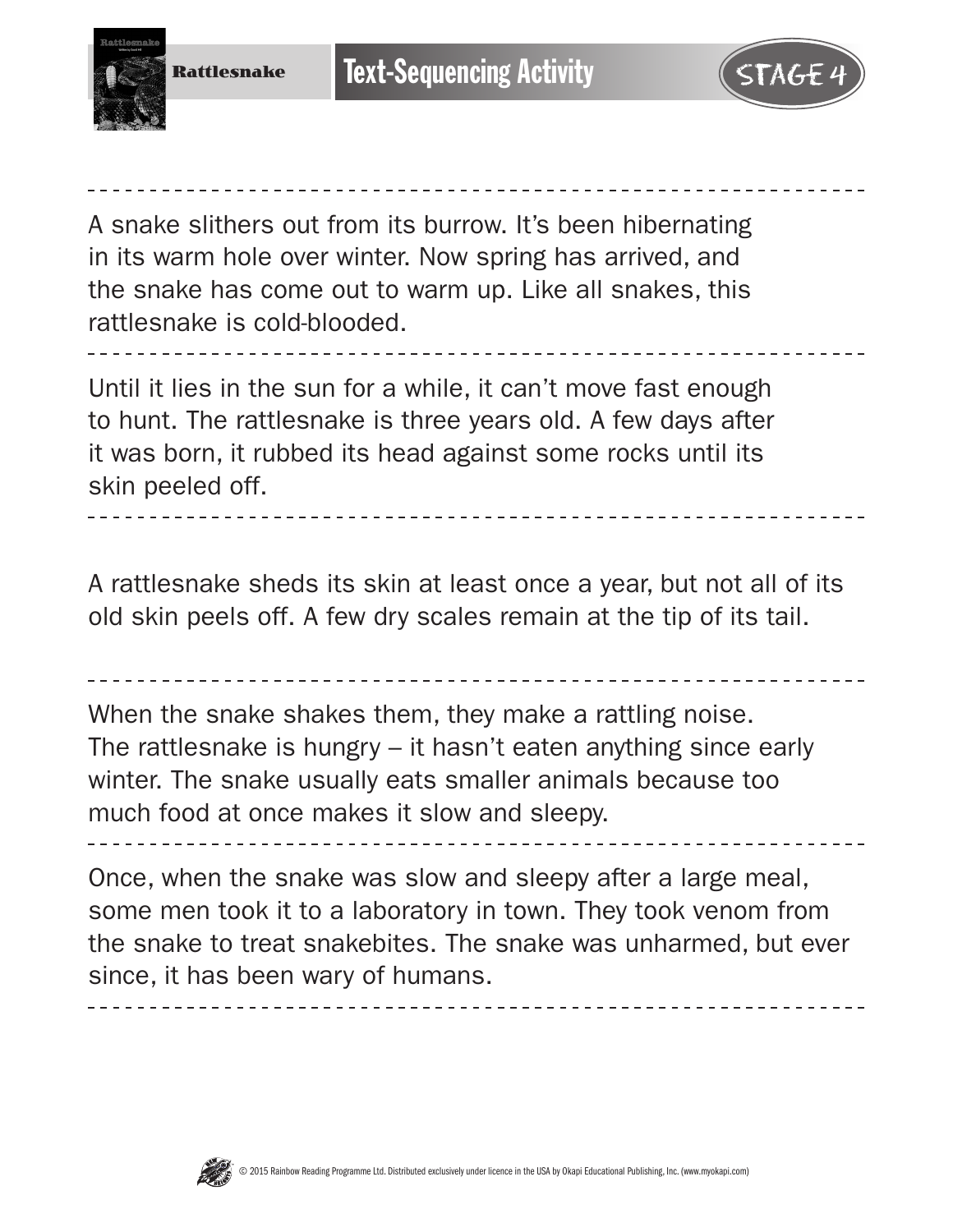Rattlesnake

## Name:.............................................................................................................................. Date:..............................................

Words can be found in these directions:



The letter in each square can only be used in one word.

Words to find:

| U                                               | S            | $\mathbf 0$ | m                                                | e           | t           | h                                                    | i           | n           | g                                                 | m           | m                                             | $\mathbf d$ |  |
|-------------------------------------------------|--------------|-------------|--------------------------------------------------|-------------|-------------|------------------------------------------------------|-------------|-------------|---------------------------------------------------|-------------|-----------------------------------------------|-------------|--|
| $\mathbf d$                                     | n            | a           | g                                                | a           | İ.          | n                                                    | S           | k           | $\mathbf S$                                       | $\mathbf O$ | $\mathbf 0$                                   | e           |  |
| a                                               | a            | $\mathbf d$ | $\mathbf S$                                      | U           | m           | m                                                    | e           | r           | t                                                 | r           | U                                             | $\mathbf S$ |  |
| n                                               | $\mathsf b$  | n           | e                                                | S           | $\mathbf 0$ | a                                                    | t           | n           | $\mathbf O$                                       | n           | $\mathbf S$                                   | e           |  |
| g                                               | e            | n           | $\mathbf O$                                      | r           | n           | f                                                    | I           | $\mathbf O$ | m                                                 | i           | е                                             | r           |  |
| e                                               | h            | $\mathbf 0$ | y                                                | t           | n           | a                                                    | f           | I           | a                                                 | n           | S                                             | t           |  |
| r                                               | i            | i           | a                                                | e           | h           | e                                                    | k           | a           | $\mathbf C$                                       | g           | m                                             | f           |  |
| $\mathbf O$                                     | n            | S           | n                                                | İ           | a           | e                                                    | a           | e           | h                                                 | $\mathbf 0$ | a                                             | r           |  |
| U                                               | $\mathbf d$  | e           | d                                                | n           | t           | r                                                    | r           | t           | e                                                 | I           | I                                             | $\mathbf O$ |  |
| S                                               | t            | r           | a                                                | p           | p           | e                                                    | d           | $\mathbf b$ | h                                                 | d           | I                                             | m           |  |
| $\mathbf b$                                     | $\mathbf O$  | t           | t                                                | $\mathbf O$ | m           | e                                                    | n           | $\mathbf 0$ | U                                                 | g           | h                                             | S           |  |
| g                                               | r            | $\mathbf 0$ | U                                                | n           | $\mathbf d$ | f                                                    | $\mathbf 0$ | r           | W                                                 | a           | r                                             | $\mathbf d$ |  |
| h                                               | $\mathbf{u}$ | n           | g                                                | r           | У           | m                                                    | $\mathbf O$ | U           | t                                                 | h           | İ                                             | e           |  |
| again<br>bottom<br>from<br>mouse<br>small<br>to |              | all         | dangerous<br>ground<br>mouth<br>snake<br>trapped |             | and         | desert<br>hungry<br>noise<br>something<br>underneath |             |             | another<br>enough<br>in<br>off<br>stomach<br>year |             | behind<br>forward<br>morning<br>old<br>summer |             |  |

Use the letters that are left to make the word that tells what snake's venom is used to treat. ..........................................................................................................................................................................................

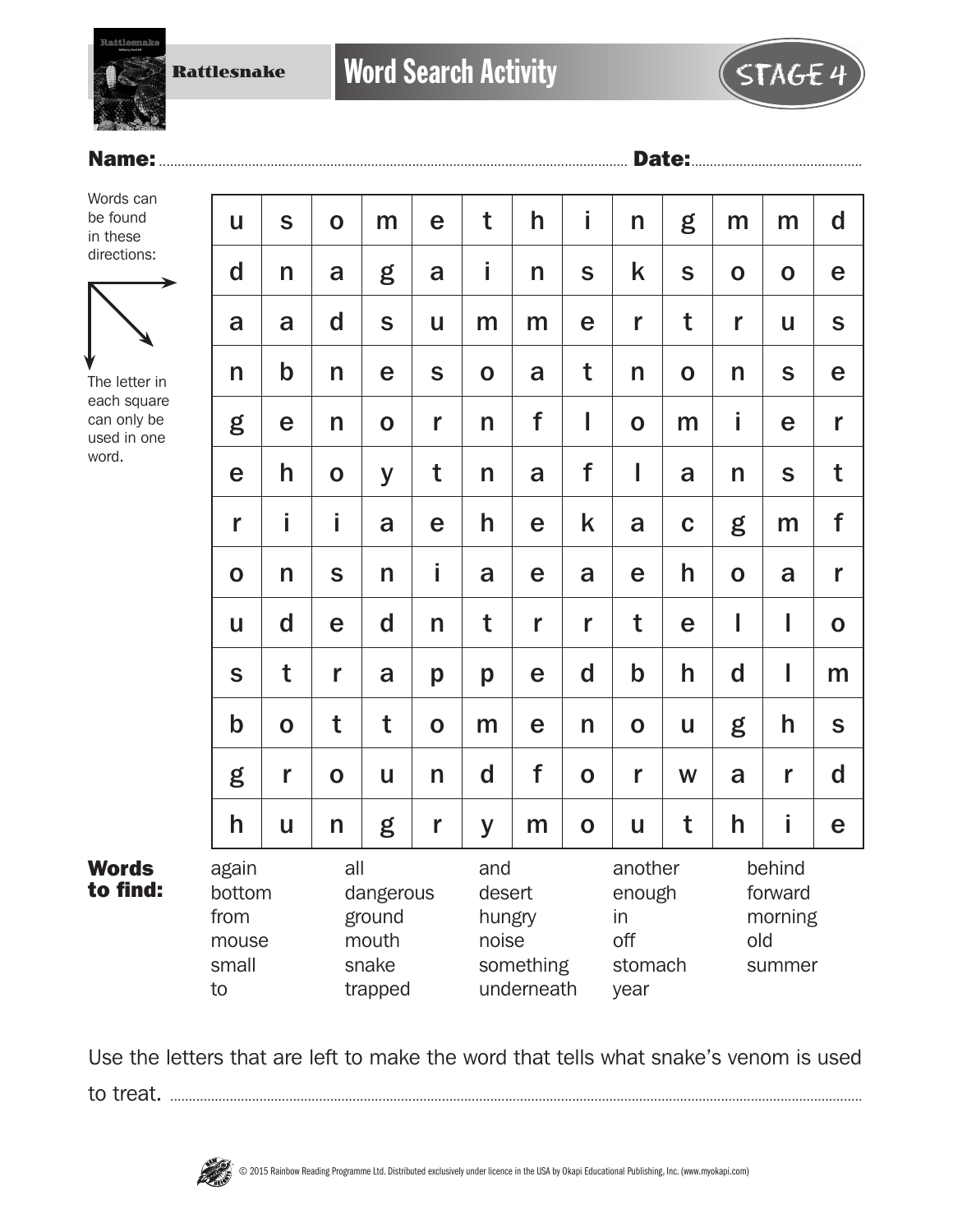

© 2015 Rainbow Reading Programme Ltd. Distributed exclusively under licence in the USA by Okapi Educational Publishing, Inc. (www.myokapi.com)